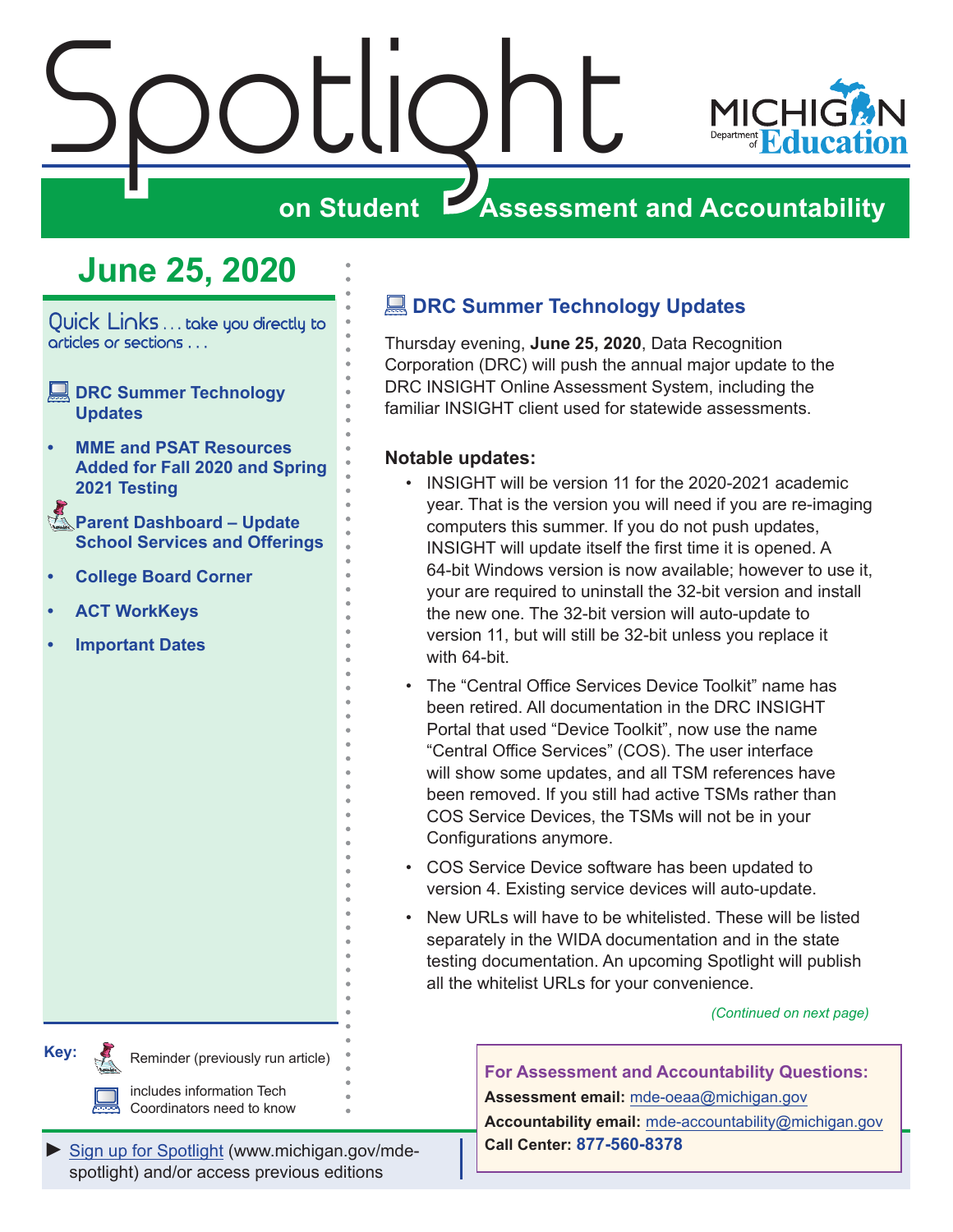#### <span id="page-1-0"></span>**Requirements updates:**

- ChromeOS will need to be version 83 or newer. If your Chrome device has reached End Of Life and cannot be updated past ChromeOS version 82, it cannot be used for testing next year.
- Windows 7 and Windows Server 2008 support is ending.
- macOS 10.13 and iOS 12 support is ending. iPad Air devices that support only iOS 12.x cannot be used for testing next year.

Documentation is being reviewed for updates, but the testing setup is fundamentally the same—that is, your setup for Spring 2020 will work for Spring 2021, plus or minus the updates noted above. If you never made the switch from TSMs to Service Devices before testing was canceled, you will need to do so for the coming academic year.

#### **MME and PSAT Resources Added for Fall 2020 and Spring 2021 Testing**

New documents have been added to the Michigan Merit Examination (MME) and PSAT web pages to assist in planning for both Fall 2020 and Spring 2021 testing.

[Student Search Services Guidance Document](https://www.michigan.gov/documents/mde/Student_Search_Service_Guidance_Document_694980_7.pdf)  [for Schools](https://www.michigan.gov/documents/mde/Student_Search_Service_Guidance_Document_694980_7.pdf) can be found under **SAT (College Entrance Assessment)** on the [MME web page](www.michigan.gov/mme) (www.michigan.gov/mme) and under **Current Assessment Administration** on the [PSAT web](http://www.michigan.gov/psat)  [page](http://www.michigan.gov/psat) (www.michigan.gov/psat). This document describes the benefits of Student Search Services in providing students with information about colleges and universities, financial aid, and scholarships.

Guidance is provided for districts and schools in obtaining parental consent, so students can opt into Student Search Services and complete an optional questionnaire when taking the SAT with Essay, PSAT/ NMSQT, or the PSAT 10 assessment during school day testing.

[Who Must/Can Take the MME?](https://www.michigan.gov/documents/mde/MME_Eligibility_544301_7.pdf) has been updated for the 2020-2021 school year and posted on the [MME](www.michigan.gov/mme)  [web page](www.michigan.gov/mme) (www.michigan.gov/mme) under **General Information**.

### Reminders **Parent Dashboard – Update School Services and Offerings**

The Center for Educational Performance and Information (CEPI) will be pulling School Services and Offerings (also referred to as Points of Pride) information from the Educational Entity Master (EEM) on **June 30, 2020**.

School Services and Offerings information is displayed on the Parent Dashboard. Submission of this information is optional; however, it provides parents useful information on schools, including which sports, arts, and clubs are available at a school. This information is not tied to a specific school year, so it is recommended that schools review this information periodically to ensure its accuracy.

To check your existing School Services and Offerings information, review your school's Parent Dashboard report on [MI School Data](http://www.mischooldata.org/ParentDashboard/) (www.mischooldata.org/ ParentDashboard/).

*(Continued on next page)*

**Call Center: 877-560-8378** (select appropriate option) for assistance with assessment or accountability issues

June 25, 2020 **[Quick Links](#page-0-0) / [CB Corner](#page-3-1) / [ACT WorkKeys](#page-5-0) / [Important Dates](#page-6-1)** 2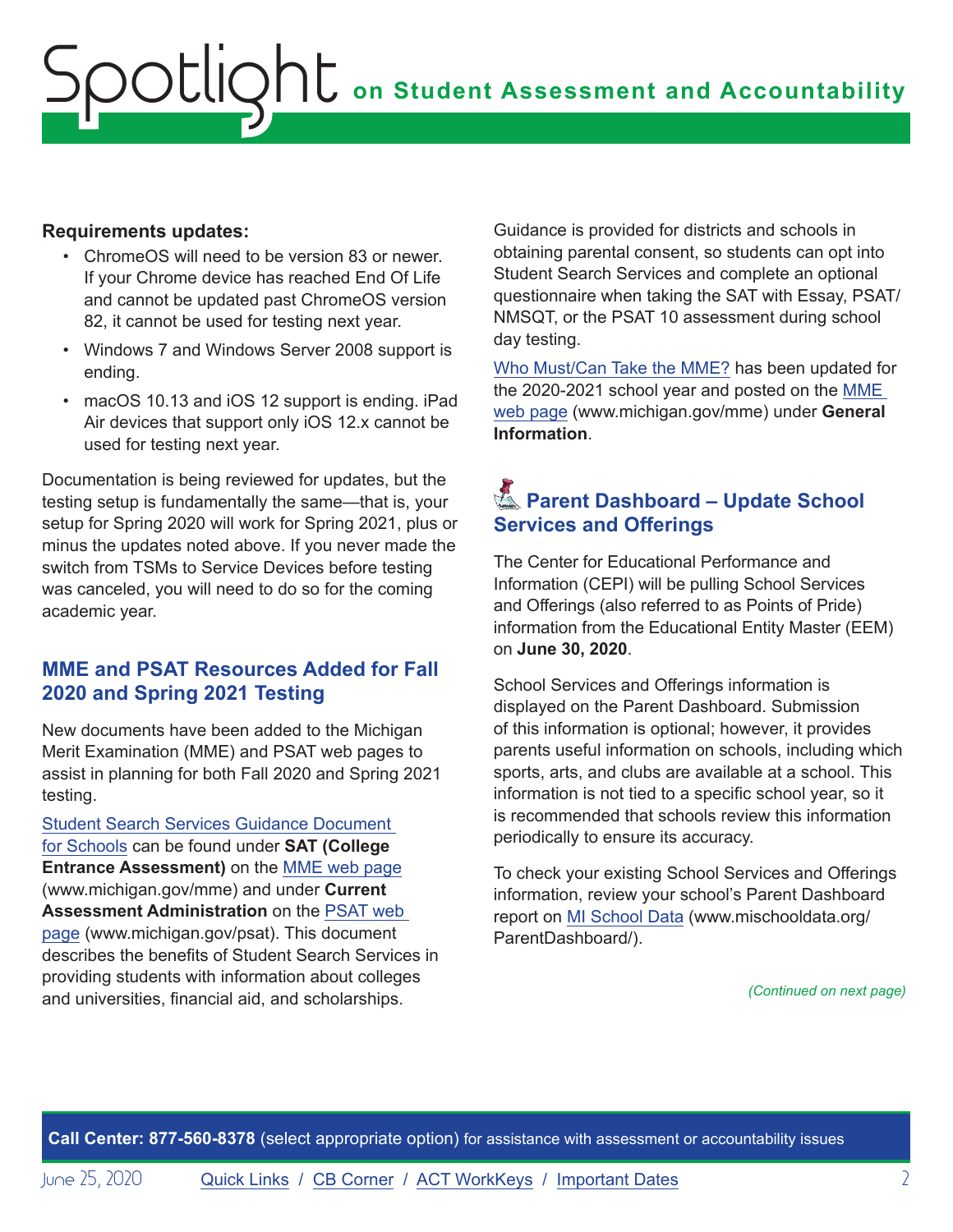# **on Student Assessment and Accountability** Spotlight

Once you have navigated to your school, click on the "School Services and Offerings" link on the left-hand menu or click the "School Services and Offerings" button in the school information section of the Overview.



On the School Services and Offerings page, you can expand the topics (such as Arts, Clubs, Music) to check if your school has submitted information. Certain topics, such as Advanced Placement classes, are collected from other data sources. A topic for which no information has been submitted will display a "No Data Available" message.

#### **Clubs**

Clubs Offered at School

• No Data Available

A topic for which information has been submitted will display the values previously submitted by the school.

#### **Clubs**

Clubs Offered at School

- Speech and Debate
- Music
- Other Clubs

Instructions are available on [how to submit this](https://www.michigan.gov/documents/training/EEM_and_PoP_621788_7.pdf)  [information](https://www.michigan.gov/documents/training/EEM_and_PoP_621788_7.pdf) (www.michigan.gov/documents/training/ EEM\_and\_PoP\_621788\_7.pdf).

**Call Center: 877-560-8378** (select appropriate option) for assistance with assessment or accountability issues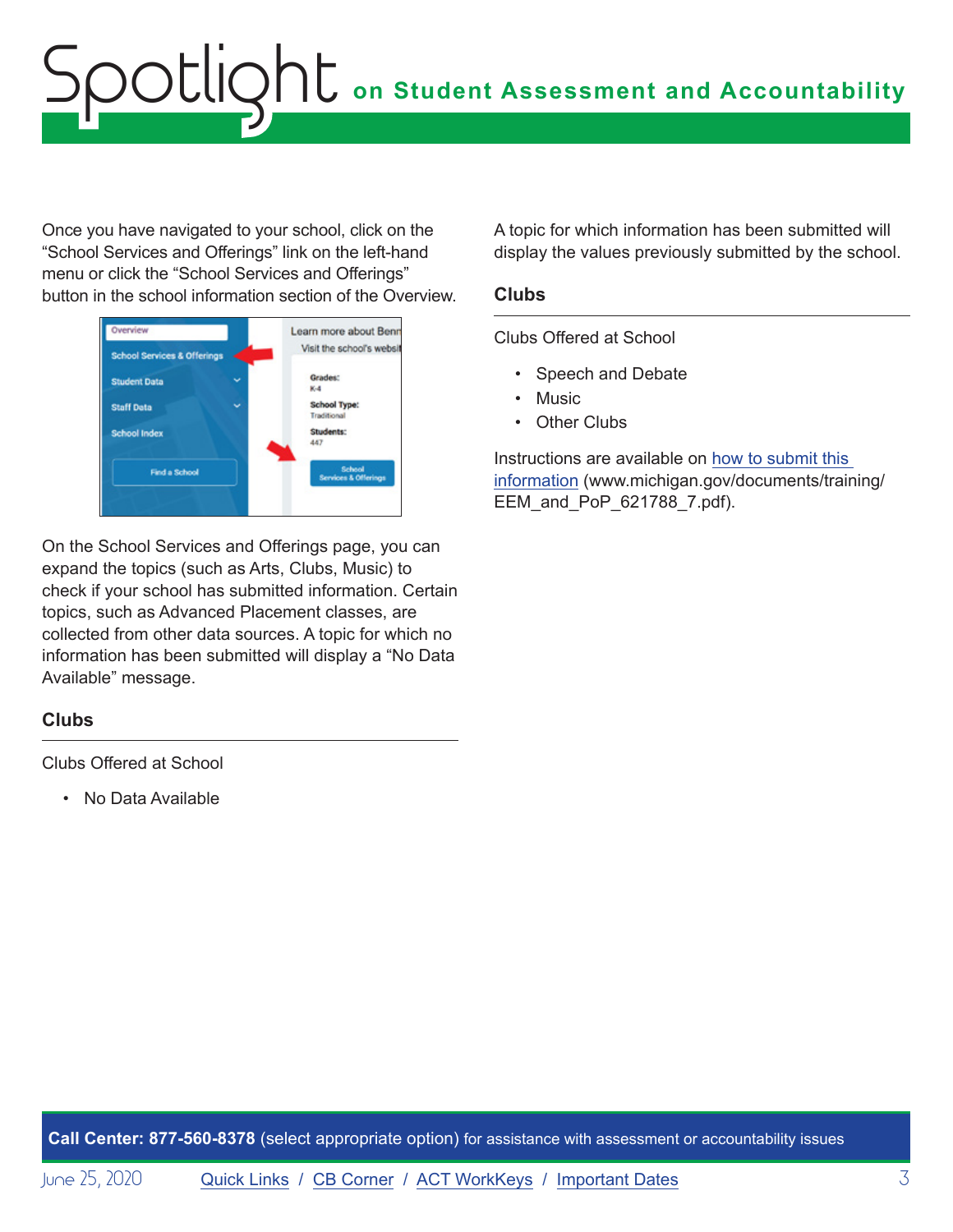# <span id="page-3-0"></span>**ONE** on Student Assessment and Accountability potlic

### <span id="page-3-1"></span>College Board Corner

*Information on SAT*®*, PSAT*™ *8/9, and PSAT*™*10 provided by the College Board*

#### **Resources for Fall 2020 Testing**

College Board and the Michigan Department of Education (MDE) have prepared a number of informational resources to assist you in planning for Fall 2020 testing. The resources are posted to both the [MME web page](www.michigan.gov/mme) (www.michigan.gov/mme) and the [PSAT web page](http://www.michigan.gov/psat) (www.michigan.gov/psat). These documents are living documents and will be updated as additional information is known. Keep watching the weekly Spotlight to know when updates are planned.

#### **Fall Testing Policies**

The health and safety of educators and students is our first concern; therefore, College Board is analyzing potential impacts of COVID-19 on policies and procedures to fall testing. We will make you aware of any updates as they become available. We hope to have these finalized and made public this summer.

#### **Test Ordering Site is Open**

The College Board [test ordering site \(TOS\)](https://professionals.collegeboard.org/test-ordering-services) is now open to place orders for Fall 2020 testing. For schools that have never accessed TOS before, an email was sent on June 9 to principals and test coordinators with a one-time access code needed to use TOS. You can begin to place your orders once this access code is utilized. If you did not receive the email, contact the Michigan Educator Hotline (866-870-3127) to obtain your access code.

#### **Ordering Reminders**

If you order assessments, grades, or test dates other than what is being provided by MDE, your school/district is responsible for paying for those assessments. Here are some examples:

1. If you order PSAT 8/9 for Grade 8, your school will receive an invoice for all Grade 8 tests, since MDE is only providing PSAT 8/9 for Grade 9. You can confirm which grades are being provided by MDE in the College Board test ordering site (TOS) on the page where you enter the number of standard test books you need for an assessment. A yellow box listing the eligible grades and/or assessments will be shown. You are not prohibited from administering the PSAT 8/9 to your grade 8 students (or any other grade); however, be aware that you are responsible for paying for those tests.

**THE FOLLOWING DISTRICT/STATE ARRANGED TO PAY FOR YOUR STUDENTS**

**9th Grade Covered by Michigan Department of Education** 

- 2. If you order SAT without Essay, your school will receive an invoice for those tests, since MDE is only providing the SAT with Essay.
- 3. If you order PSAT/NMSQT and choose Saturday, October 17, as your administration date, your school will receive an invoice for those tests, since MDE is providing the PSAT/ NMSQT only on October 14 or 28.
- 4. If you order SAT with Essay for a grade listed as "other", your school will receive an invoice for those tests, since MDE is providing the SAT with Essay for Grade 12.

*(Continued on next page)*

**Call Center: 877-560-8378** (select appropriate option) for assistance with assessment or accountability issues

June 25, 2020 [Quick Links](#page-0-0) / [CB Corner](#page-3-1) / [ACT WorkKeys](#page-5-0) / [Important Dates](#page-6-1) 4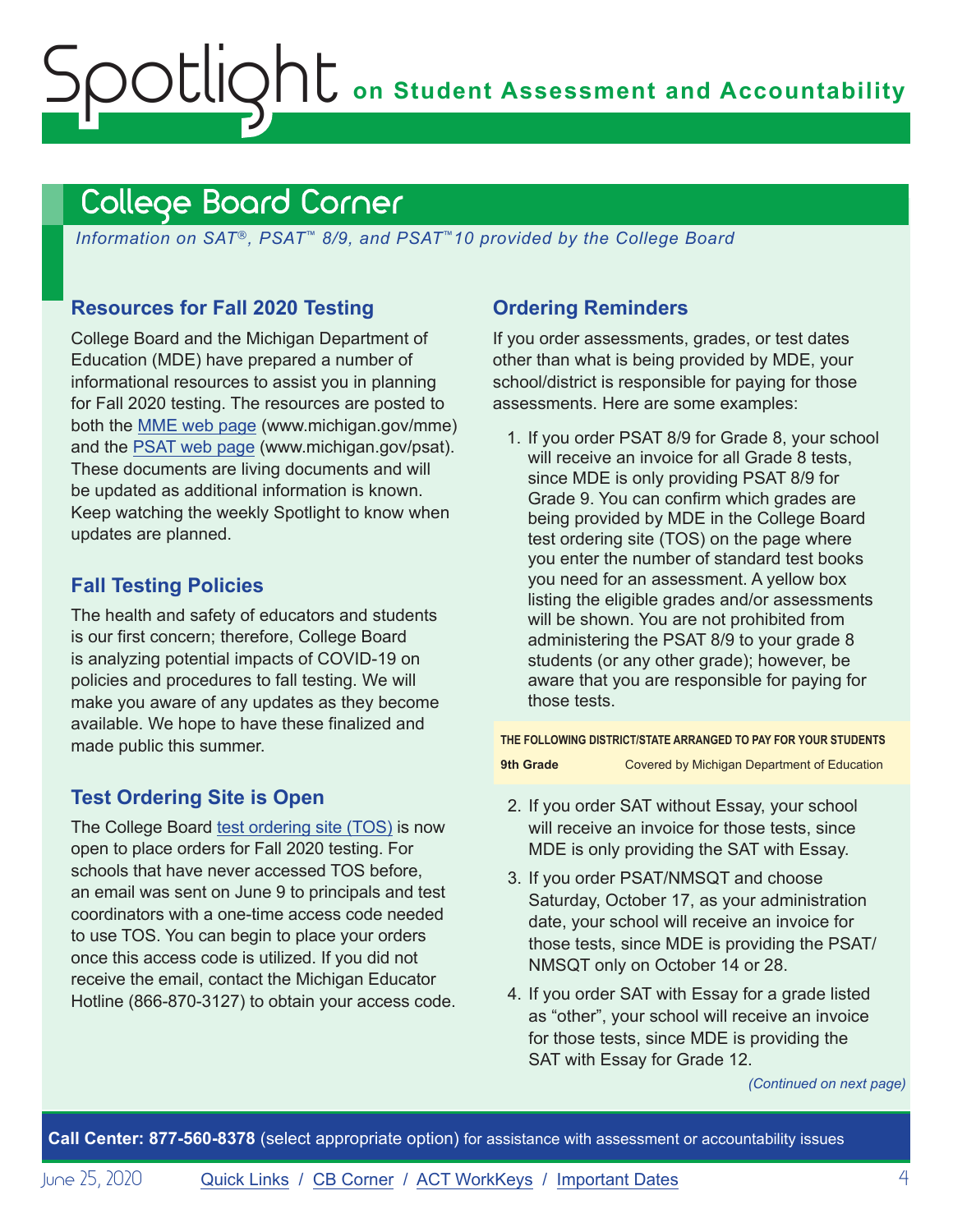# **on Student Assessment and Accountability** Spotlight

- a. This is especially important to note as you select the individual students for whom you are ordering accommodated SAT with Essay materials. Every student with an approved accommodation in grades 11 or 12 will be listed on this page in TOS. Ensure that only your 12th grade students are selected.
- b. In the example below, the school would be responsible for Student B's test because the student has a grade listed as "Other".

| $\Box$ Select All        | O All SAT<br>(without essay) | $\odot$ All SAT<br>w/essay | Filter by Grade<br>$\vee$ |
|--------------------------|------------------------------|----------------------------|---------------------------|
|                          |                              |                            |                           |
| $\blacksquare$ Student A | $\circ$ SAT                  | <b>⊙</b> SAT w/Essay       | 12 <sup>th</sup> Grade    |
| ■ Student B              | $\circ$ SAT                  | <b>⊙</b> SAT w/Essay       | Other                     |

If you have students who are identified as "Other" in TOS, but will be in Grade 12 for the 2020-21 school year, work with your Services for Students with Disabilities (SSD) Coordinator to submit a change request in order to update the student's expected graduation date in SSD Online. Once updated in SSD Online, the student should be correctly identified as 12th Grade in TOS.

Please confirm that your orders in TOS are accurate. Invoices will not be waived for incorrect orders. Orders can be adjusted, as needed, any time prior to the ordering deadline in TOS.

For information on the assessments, grades, and testing dates that are being provided by MDE, review this document posted on the [MME web](www.michigan.gov/mme)  [page](www.michigan.gov/mme) and the [PSAT web page](http://www.michigan.gov/psat):

[Fall 2020 School Day Testing for MDE-Provided](https://www.michigan.gov/documents/mde/Fall_2020_School_Day_Testing_for_MDE_Provided_Assessments_690609_7.pdf)  [SAT with Essay, PSAT/ NMSQT, and PSAT 8/9:](https://www.michigan.gov/documents/mde/Fall_2020_School_Day_Testing_for_MDE_Provided_Assessments_690609_7.pdf)

- assessments to be administered to students in grades 9-12
- separate table with dates for each assessment
- information on accommodations
- systems used to support this testing
- parental consent for the Student Search **Service**
- additional information to help in the planning for Fall 2020 testing

**Call Center: 877-560-8378** (select appropriate option) for assistance with assessment or accountability issues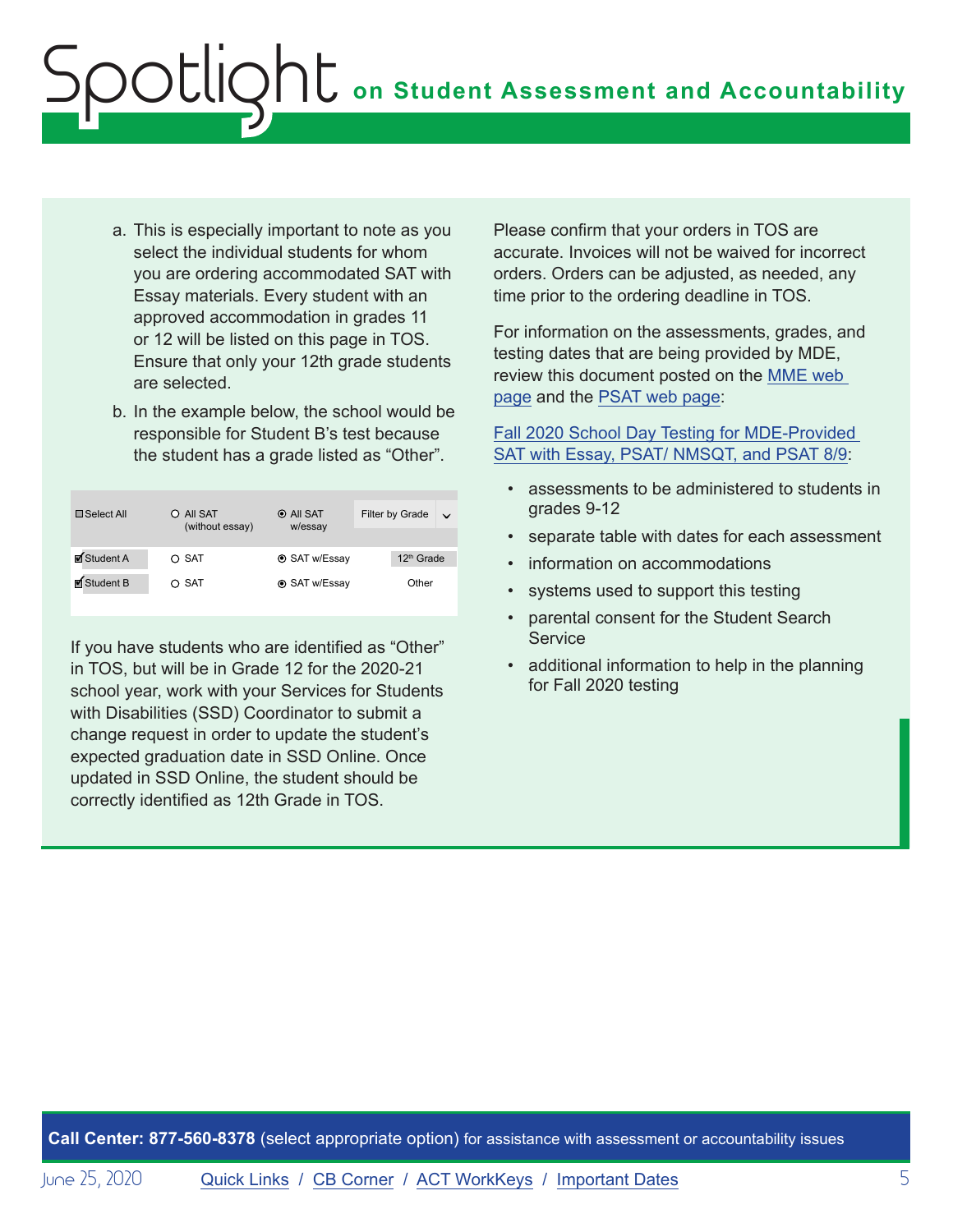# <span id="page-5-0"></span>**on Student Assessment and Accountability** Spotlight



## $\begin{array}{|l|l|} \hline \textbf{U} & \textbf{Information on ACT}^\circ \textit{Workkeys}^\circ \textit{ provided by the ACT} \hline \end{array}$

If you still have WorkKeys test materials in your school, refer to the [June 11, 2020 Spotlight](https://www.michigan.gov/documents/mde/Spotlight_6-11-20_693650_7.pdf)  [Newsletter](https://www.michigan.gov/documents/mde/Spotlight_6-11-20_693650_7.pdf) (www.michigan.gov/mde-spotlight) for information about packing and returning these test materials to ACT.

All secure test materials, including prepared student answer documents and test booklets, must be stored in a secure location until the WorkKeys Test Coordinator can return the WorkKeys test materials to ACT.

#### **Contacting ACT**

If you have questions, you may:

- 1. contact ACT via the [Contact Us web page](http://www.act.org/aap/state/contact.html) ([www.act.org/aap/state/contact.html](https://www.act.org/aap/state/contact.html))
- 2. call ACT at 800-553-6244 between 9:30 a.m. – 6:00 p.m. ET
	- standard time: ext. 2800
	- accommodations: ext.1788
- 3. email accommodations questions to [ACTStateAccoms@act.org](mailto:ACTStateAccoms%40act.org?subject=)

**Call Center: 877-560-8378** (select appropriate option) for assistance with assessment or accountability issues